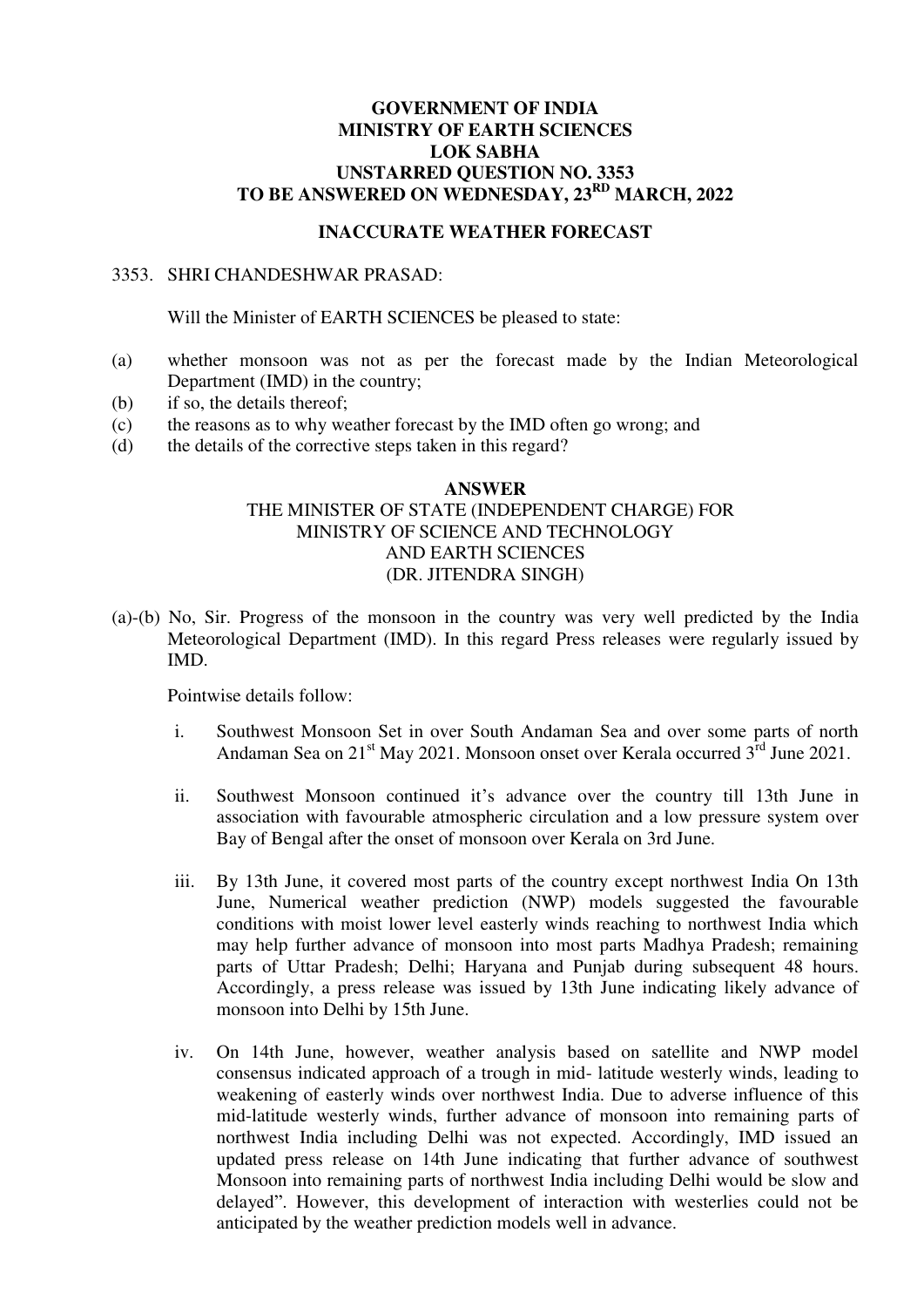- v. On 16th June, another press release was immediately issued indicating delay in monsoon advance into Delhi and slow progress into some parts of northwest India. Accordingly monsoon advanced into some more parts of northwest India by 19th June.
- vi. Since 20 June, there was no further advance of monsoon due to weak/break monsoon conditions. Regular press releases were issued and updated to media from time to time on 22, 24, 26 and 30 June and 1 July indicating such delays in monsoon advance into remaining parts of northwest India including Delhi and weak/break monsoon conditions over the country. The delay in monsoon advance was mainly due to (i) no formation of low pressure area over Bay of Bengal, (ii) No presence of monsoon trough at mean sea level near to Delhi, (iii) 5-6 Western disturbances moved west to east across North India which dominated over the monsoon easterlies.
- vii. On 5th July, updated press release on Status of monsoon was issued indicating that monsoon would advance into remaining parts of West Uttar Pradesh, some more parts of Punjab, Haryana and Rajasthan and Delhi around 10th July.
- viii. After 8th July, easterly winds at lower levels were established along the foothills and from 9th July onwards easterly winds were established over planes of Northwest India. These moisture laden easterly winds led to increase in cloudiness and relative humidity. It also led to revival of monsoon over the region and occurrence of fairly widespread/widespread rainfall activity over east Rajasthan, HP, Uttarakhand, J&K and scattered rainfall over Punjab and west Rajasthan. However, it did not cause significant rainfall activity over Delhi even though, there was rainfall activity over neighbouring places around Delhi. Such type of failure by numerical models in prediction of monsoon advance over Delhi is rare and uncommon. It is needless to mention that IMD predicted well with high accuracy about the advance of monsoon over Delhi in the recent past years and also the advance of monsoon over different parts of the country during the monsoon -2021 accurately about four to five days ahead. IMD monitored the situation continuously and provided the regular updates on advance of monsoon into remaining parts of northwest India including Delhi.
- ix. The southwest monsoon further advanced into remaining parts of the country including Delhi, remaining parts of Uttar Pradesh, Punjab, Haryana and Rajasthan and thus the Southwest Monsoon covered entire country on 13th July, against the normal date of 08th July (Figure).
- x. Seasonal forecasts were issued on  $1<sup>st</sup>$  June to the four broad geographical regions of India viz. Northwest India, Central India, Northeast India and South Peninsulathe season as a whole were normal (92-108% of LPA), above normal (>106% of LPA), below normal (<95% of LPA) & normal (93-107% of LPA), respectively. The newly introduced seasonal rainfall over Monsoon Core Zone (MCZ) was forecasted to be above normal (>106% of LPA). And the actual observed rainfall over Northwest India, Central India, Northeast India, South Peninsula and Monsoon Core Zone were 96%, 104%, 88%, 111% and 107 % of the Long Period Average (LPA), respectively.
- (c) Does not arise.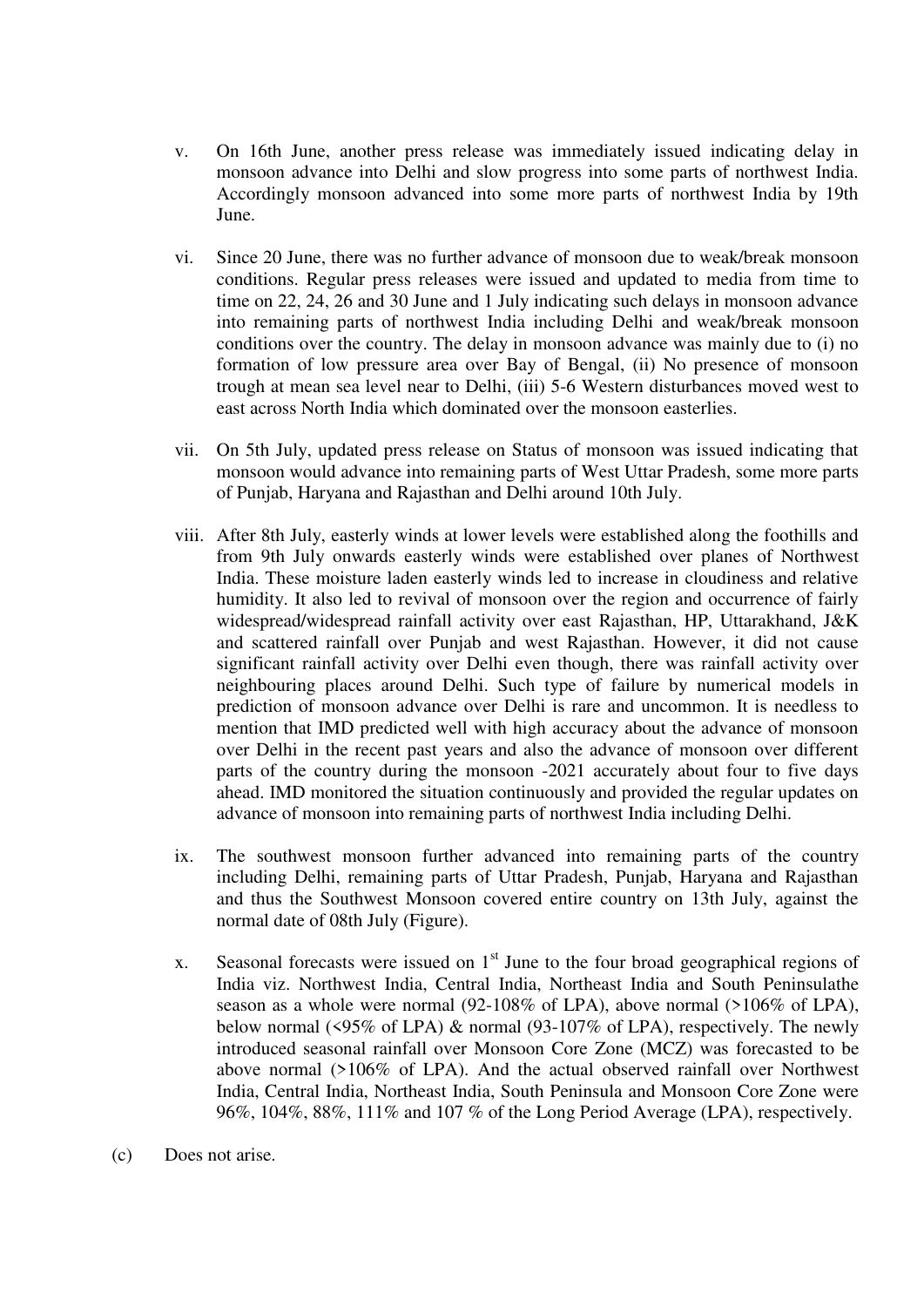(d) IMD follows a seamless forecasting strategy. The long-range forecasts (for the whole season) issued are being followed with extended range forecast issued on every Thursday with a validity period of four weeks. To follow up the extended range forecast, IMD issues short to medium range forecast and warnings at 36 meteorological sub-divisions levels daily four times by the National Weather Forecasting Centre (NWFC), New Delhi valid up to next five days with an outlook for subsequent two days. The short to medium range forecast and warning at district and station level are issued by state level Meteorological Centres (MCs)/Regional Meteorological Centres (RMCs) with a validity of next five days and are updated twice a day. The short to medium range forecast is followed by very short range forecast of severe weather up to three hours (nowcast) for all the districts and 1085 cities and towns. These nowcasts are updated every three hours.

While issuing the warning suitable colour code is used to bring out the impact of the severe weather expected and to signal the Disaster Management about the course of action to be taken with respect to impending disaster weather event. Green colour corresponds to no warning hence no action is needed, yellow colour corresponds to be watchful and get updated information, orange colour to be alert and be prepared to take action whereas red colour signals to take action.

IMD is issuing Impact Based Forecast (IBF) which give details of what the weather will do rather than what the weather will be. It contains the details of impacts expected from the severe weather elements and guidelines to general public about do's and don'ts while getting exposed to severe weather. These guidelines are finalised in collaboration with National Disaster Management Authority (NDMA) and is already implemented successfully for cyclone, heat wave, thunderstorm and heavy rainfall. Work is in progress to implement the same for other severe weather elements.